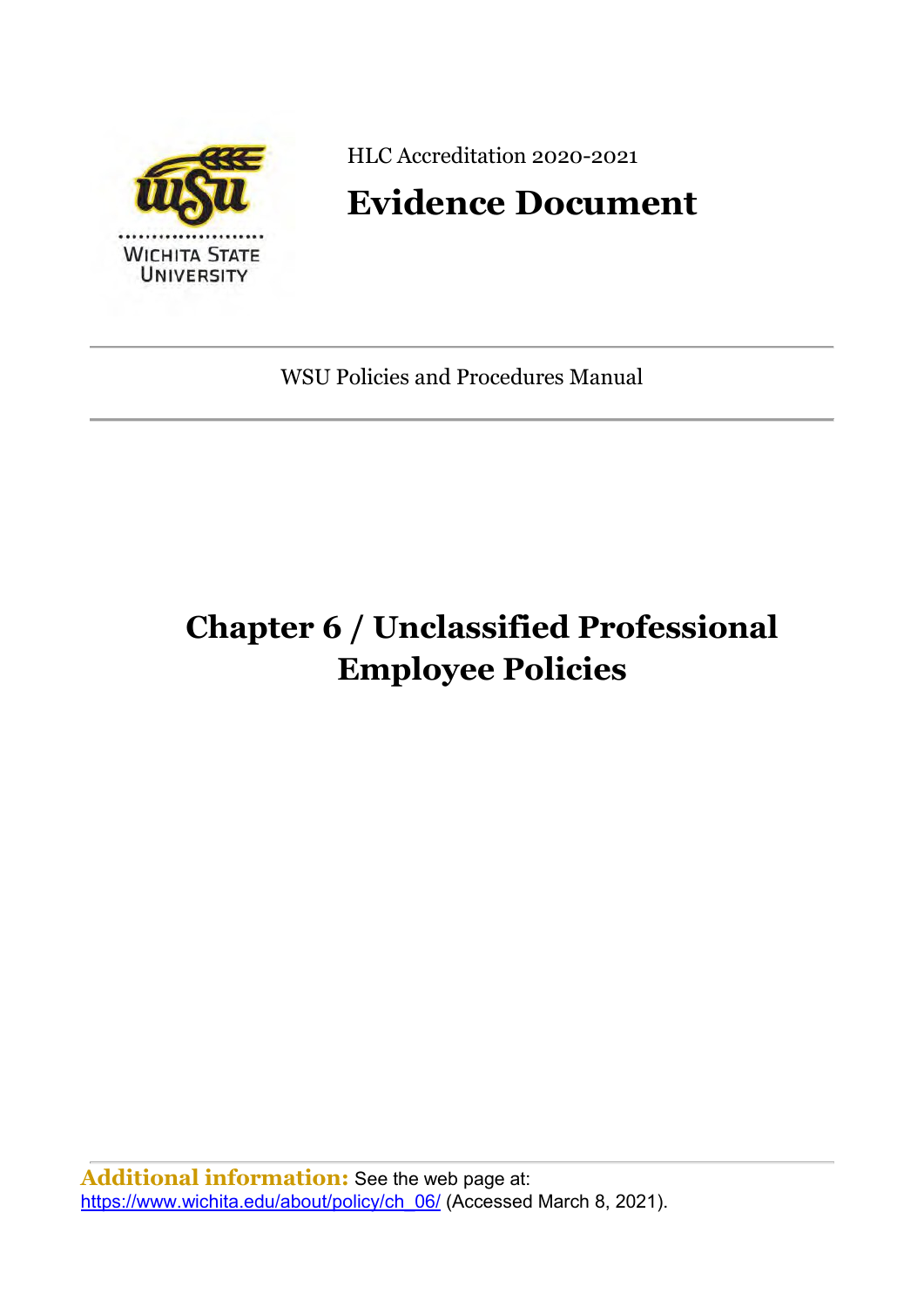

# **WSU Policies and Procedures**

# **Chapter 6 - Unclassified Professional Employee Policies**

- **[6.01 / Personnel Policies and Procedures for Unclassified Professional Employees](https://www.wichita.edu/about/policy/ch_06/ch6_01.php)** Effective: July 1, 1997 | Revised: June 17, 1999
- **[6.02 / Administration and Policy Interpretation](https://www.wichita.edu/about/policy/ch_06/ch6_02.php)** Effective: July 1, 1997 | Revised: October 15, 2004
- **[6.03 / Unclassified Professional Appointments Definition](https://www.wichita.edu/about/policy/ch_06/ch6_03.php)** Effective: July 1, 1997 | Revised: June 17, 1999
- **[6.04 / Appointment Statuses](https://www.wichita.edu/about/policy/ch_06/ch6_04.php)** Effective: July 1, 1997 | Revised: June 17, 2016
- **[6.05 / Position Descriptions, Title and Assignment Changes, and Reclassification](https://www.wichita.edu/about/policy/ch_06/ch6_05.php)** Effective: July 1, 1997 | Revised: May 1, 2013
- **[6.06 / Salary Administration](https://www.wichita.edu/about/policy/ch_06/ch6_06.php)** Effective: July 1, 1997 | Revised: August 15, 2011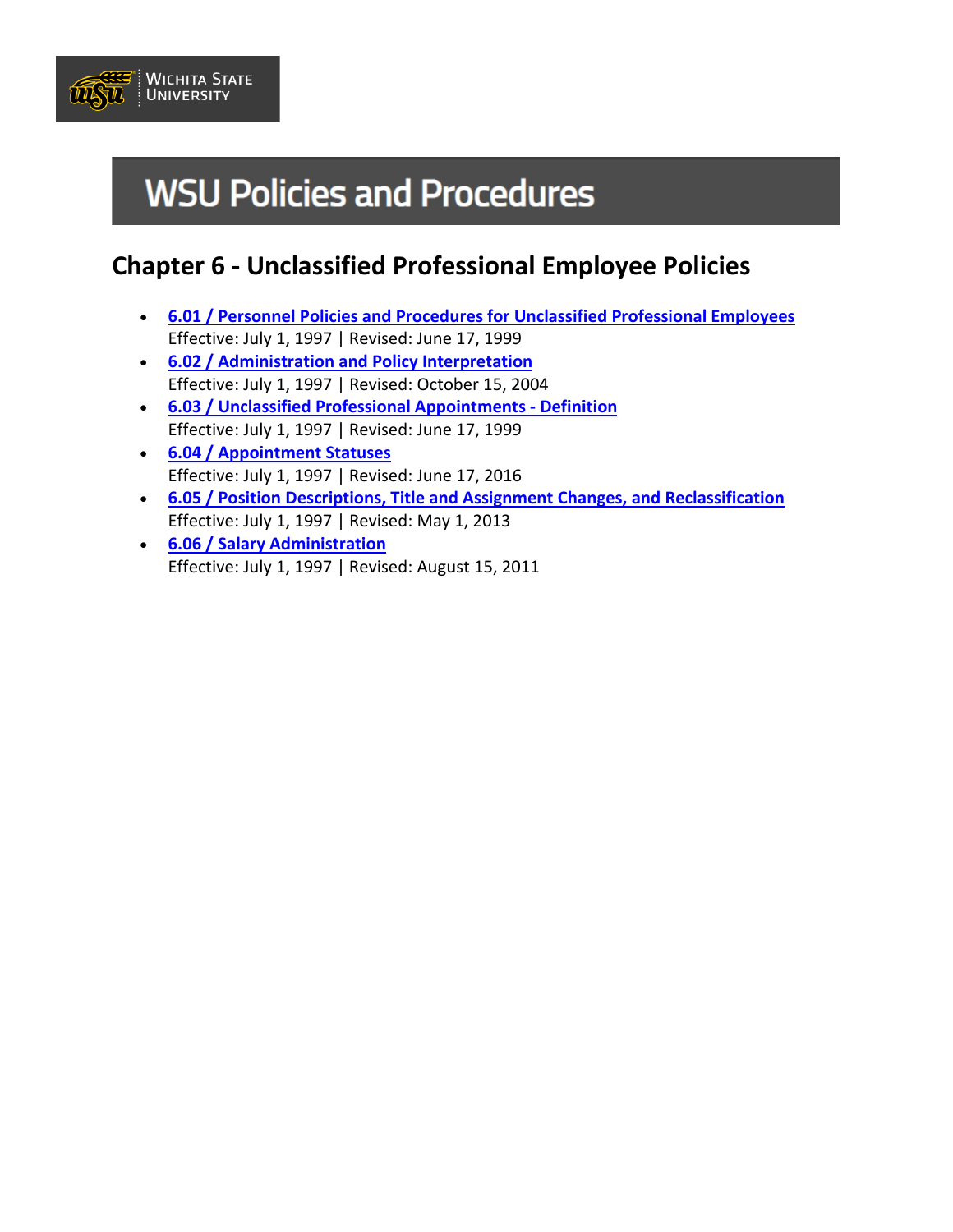

# **6.01 / Personnel Policies and Procedures for Unclassified Professional Employees**

Effective: July 01, 1997 Revised: June 17, 1999

### **I. Policy**

It is the policy of Wichita State University to provide employment policies and procedures which are specific to each category of employee. Unclassified employees include faculty, administrators, and unclassified professionals. The statements and procedures outlined in this document provide employment conditions specifically for unclassified professionals. Both exempt and non-exempt are covered by all policies with the exception of differences as outlined in Section 6.06, [Salary Administration.](https://www.wichita.edu/about/policy/ch_06/ch6_06.php) General University policies shall also apply to unclassified professionals.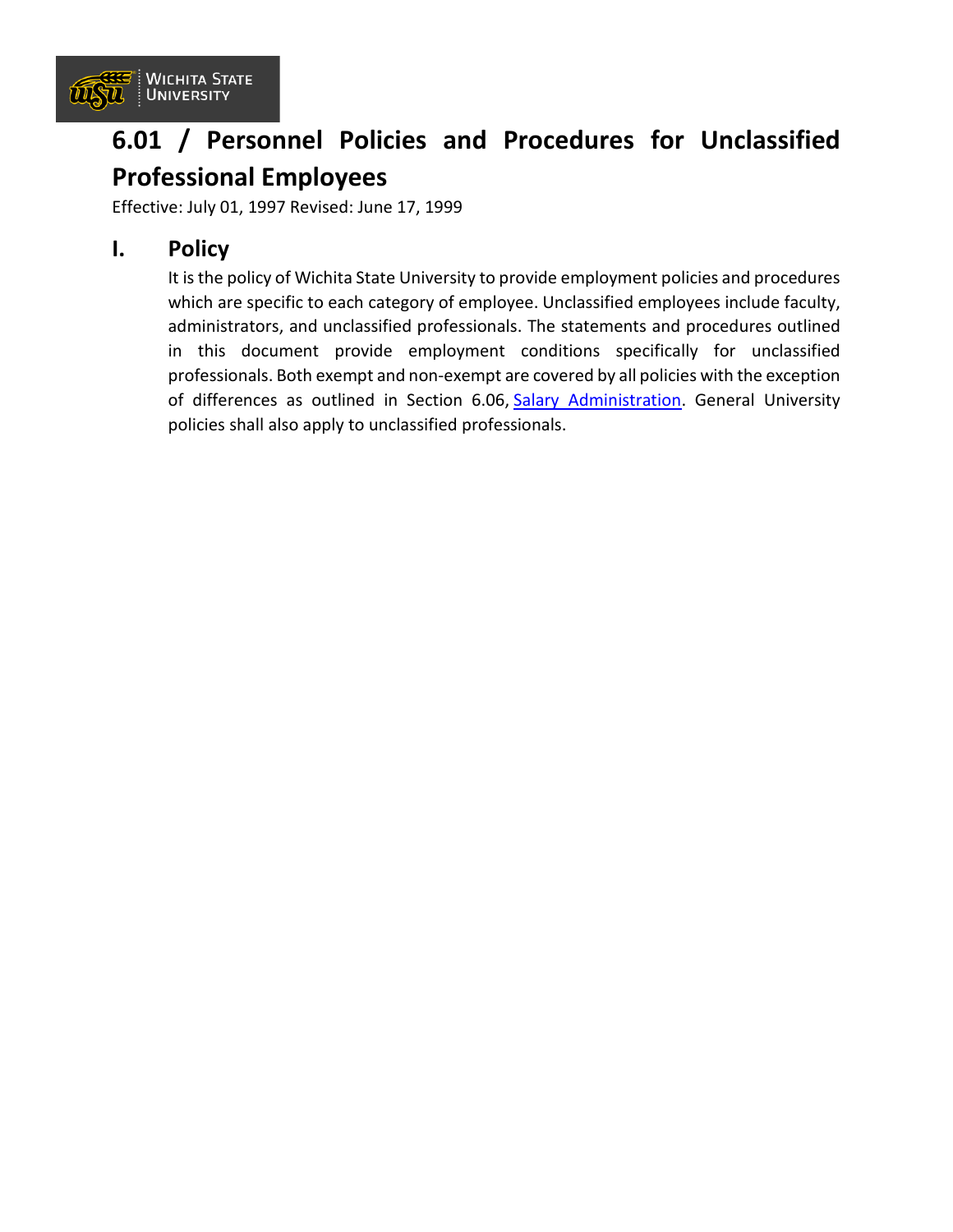

# **6.02 / Administration and Policy Interpretation**

Effective: July 01, 1997 Revised: October 15, 2004

### **I. Policy**

It shall be the responsibility of the President and each vice president to administer these policies and procedures for unclassified professionals in their respective areas. The President and vice presidents may delegate authority to administer these policies and procedures as appropriate.

Assistance in interpreting these policies and procedures is available from the Director of Human Resources, the Institutional Equity and Compliance Director or designee, and the General Counsel of the University.

The equal opportunity responsibilities of the University for unclassified professional appointments shall be exercised by the Institutional Equity and Compliance Director or designee in coordination with the vice presidents. These responsibilities shall include monitoring employment activity (e.g., appointment process and review of salary recommendations) for the purpose of insuring compliance with federal and state statutes and regulations.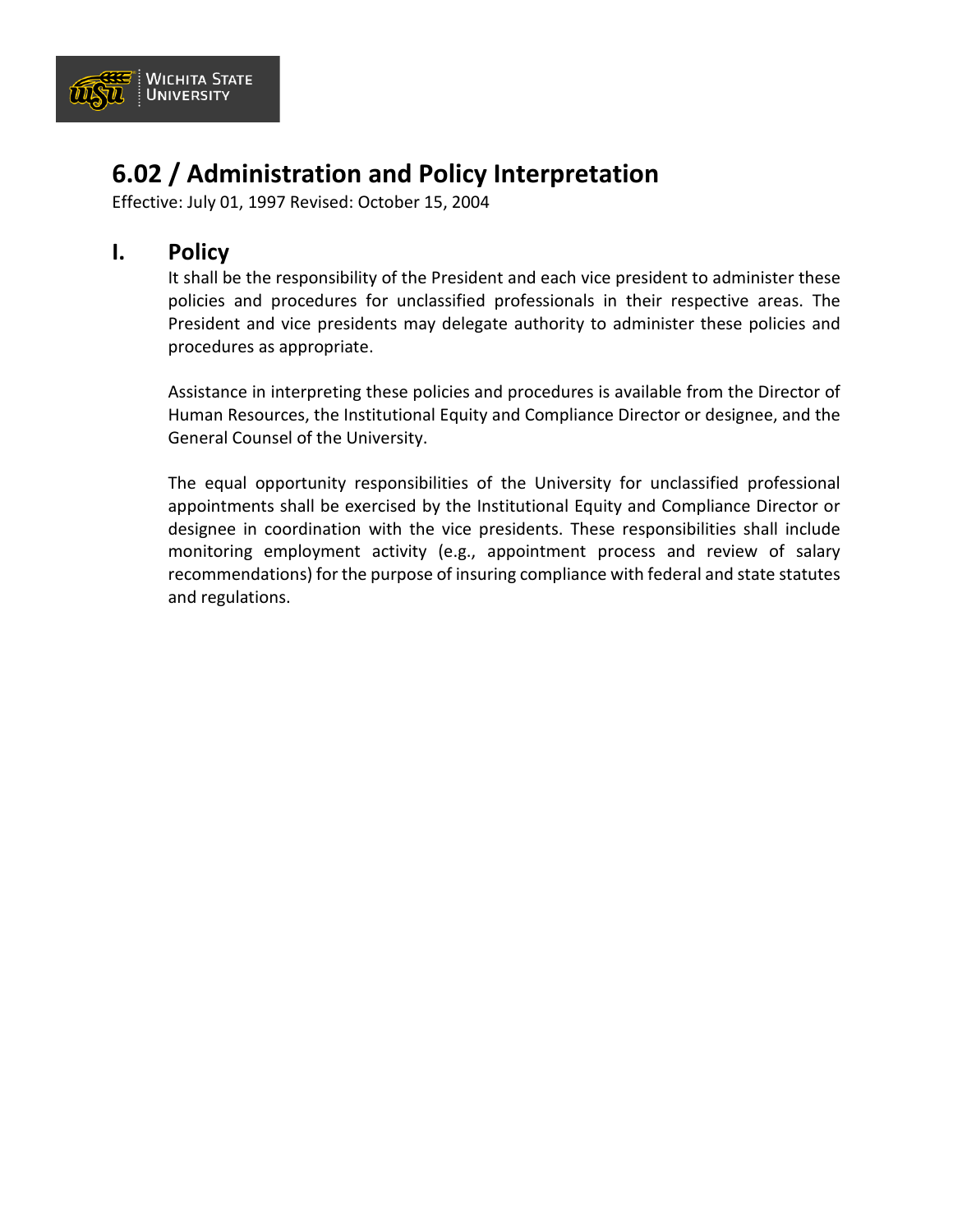

## **6.03 / Unclassified Professional Appointments - Definition**

Effective: July 01, 1997 Revised: June 17, 1999

### **I. Policy**

Unclassified professional appointments are those unclassified appointments requiring special technical or administrative skills of a professional nature distinct and separate from teaching/research roles of the faculty or the direct administrative responsibility for faculty supervision. Appointments primarily devoted to clinical supervision or the arrangement of clinical placement are included in this category. Unclassified professional appointments do not usually carry academic rank. Except for those persons also holding a tenured faculty appointment, when rank is awarded and is held within an academic department, it is understood that the presence of rank pertains only to the unclassified professional appointment and does not entitle the employee to a continued position in that department after the unclassified professional appointment is terminated. An unclassified professional holding rank is eligible for promotion in rank through the procedures outlined in the *Wichita State University Policies and Procedures Manual*, Chapter 4 - [Faculty Appointment, Tenure, Promotion, and Resignation.](https://www.wichita.edu/about/policy/ch_4.htm) Unclassified professionals holding rank as of May 20, 1985 will continue to do so although the rank is not associated with an academic department. To be eligible for promotion in rank, these employees must follow the procedures to have rank associated with an academic department thereby becoming eligible to use University tenure and promotion policies and procedures.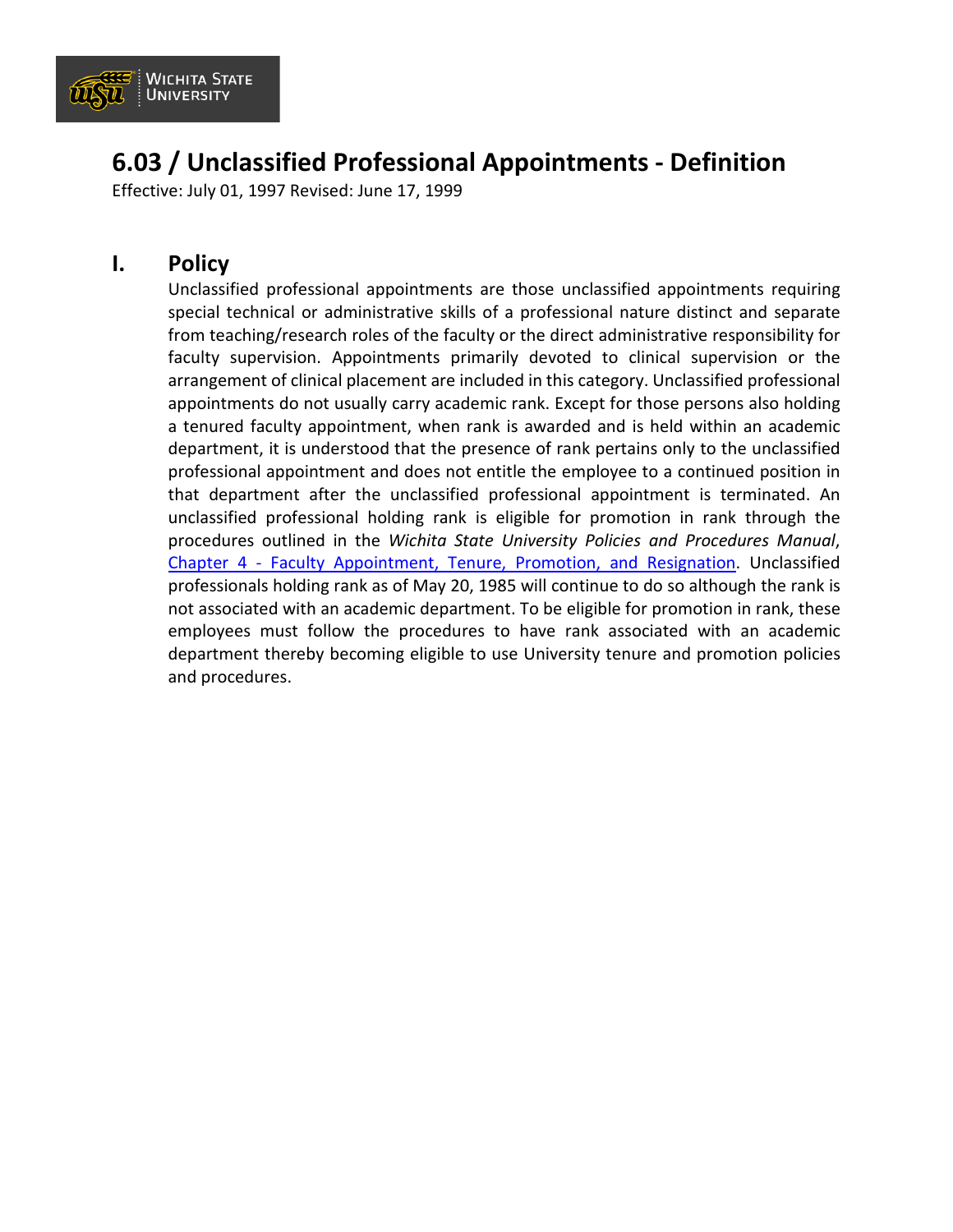

## **6.04 / Appointment Statuses**

Effective: July 01, 1997 Revised: June 17, 2016

### **I. Policy**

- A. Recommendation of the appropriate status when an employee is hired into an appointment is the responsibility of the departmental budget officer making the hire. The budget review officer and the appropriate member of management must approve the recommended status.
- B. An unclassified professional may be terminated at any time for just cause. Dismissal for cause may be related to the performance of, or failure to perform, his/her employment responsibilities or job duties; for behaviors deemed unacceptable; violations of University policy; or violation of local, state or federal laws. Faculty with tenured appointments shall retain those tenured appointments while serving in any of the following appointment statuses.

#### **1. Executive**

Appointments held at the pleasure of the President and, in the case of the President, at the pleasure of the Board of Regents. Executive appointments may be terminated without cause or notice at any time. Executive appointments are those appointments which are deemed to be of significant managerial importance to the University and include, but are not limited to, vice presidents, deans and other positions as designated by the President. Unclassified professionals holding executive appointments may also hold academic rank and status which may continue if the administrative assignment is terminated.

#### **2. Regular**

Appointments given to unclassified professionals who have completed a provisional appointment and/or who have reached the level of expertise and/or experience deemed appropriate by the President and/or vice president for the type of position held.

#### **3. Employees in regular unclassified appointments on July 4, 2016**

Notice of non-reappointment may be given without cause and must be given twelve months prior to the proposed termination. The employee may be reassigned during the notice period.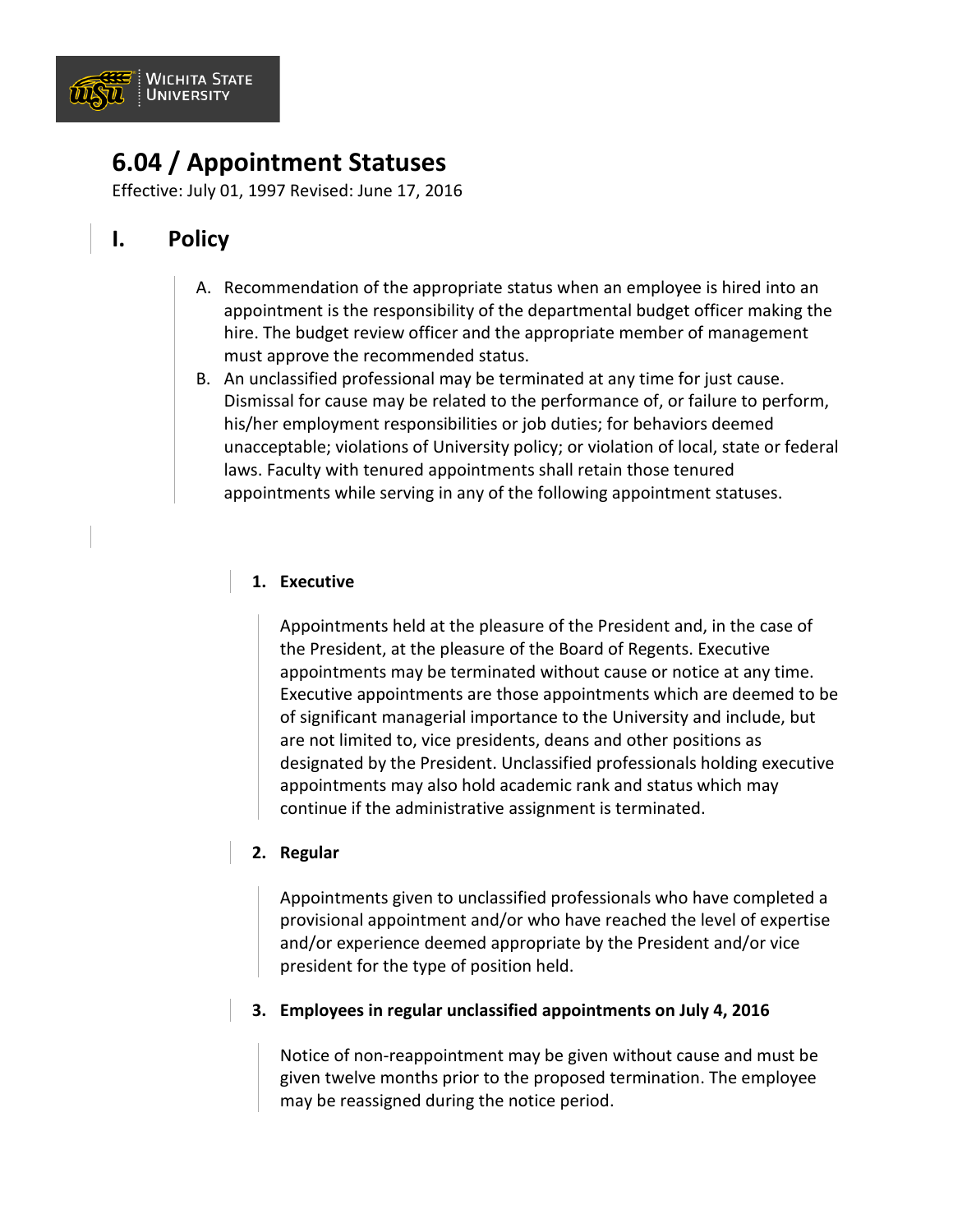

#### **4. Employees in regular unclassified appointments hired on or after on July 5, 2016**

Notice of non-reappointment for the succeeding year may be provided at any time. The employment relationship will terminate at either 1) the end of the appointment, or 2) sixty (60) calendar days from the date of notice of non-reappointment, whichever is latest. The employee may be reassigned during the notice period.

#### **5. Provisional**

Provisional appointments are reviewed on an annual basis and may or may not be renewed. Provisional appointments carry no expectation that regular status will be granted. Upon completion of three years of service as a provisional unclassified professional employee, a person will be placed in regular status, unless notice of non-reappointment has been previously provided. An employee who has reached the level of expertise and/or experience deemed appropriate for the type of position held may be moved to regular status after completion of two years in provisional status upon the written recommendation of the President and/or the appropriate vice president. The recommendation shall be forwarded to the Institutional Equity and Compliance Director or designee for review and approval. Under no circumstances will a person be continued in provisional status for more than three years. Employees in provisional status may be granted up to two years of prior service credit toward the provisional appointment period upon hire with the review and approval of the Institutional Equity and Compliance Director or designee.

#### **6. Employees in provisional unclassified appointments on July 4, 2016**

Notice of non-reappointment for a provisional appointment may be given without cause and must be given on or before March 1 of the current fiscal year. The employee may be reassigned during the notice period.

#### **7. Employees in provisional unclassified appointments hired on or after on July 5, 2016**

Notice of non-reappointment for the succeeding year may be provided at any time. The employment relationship will terminate at either 1) the end of the appointment, or 2) fourteen (14) calendar days from the date of notice of non-reappointment, whichever is latest. The employee may be reassigned during the notice period.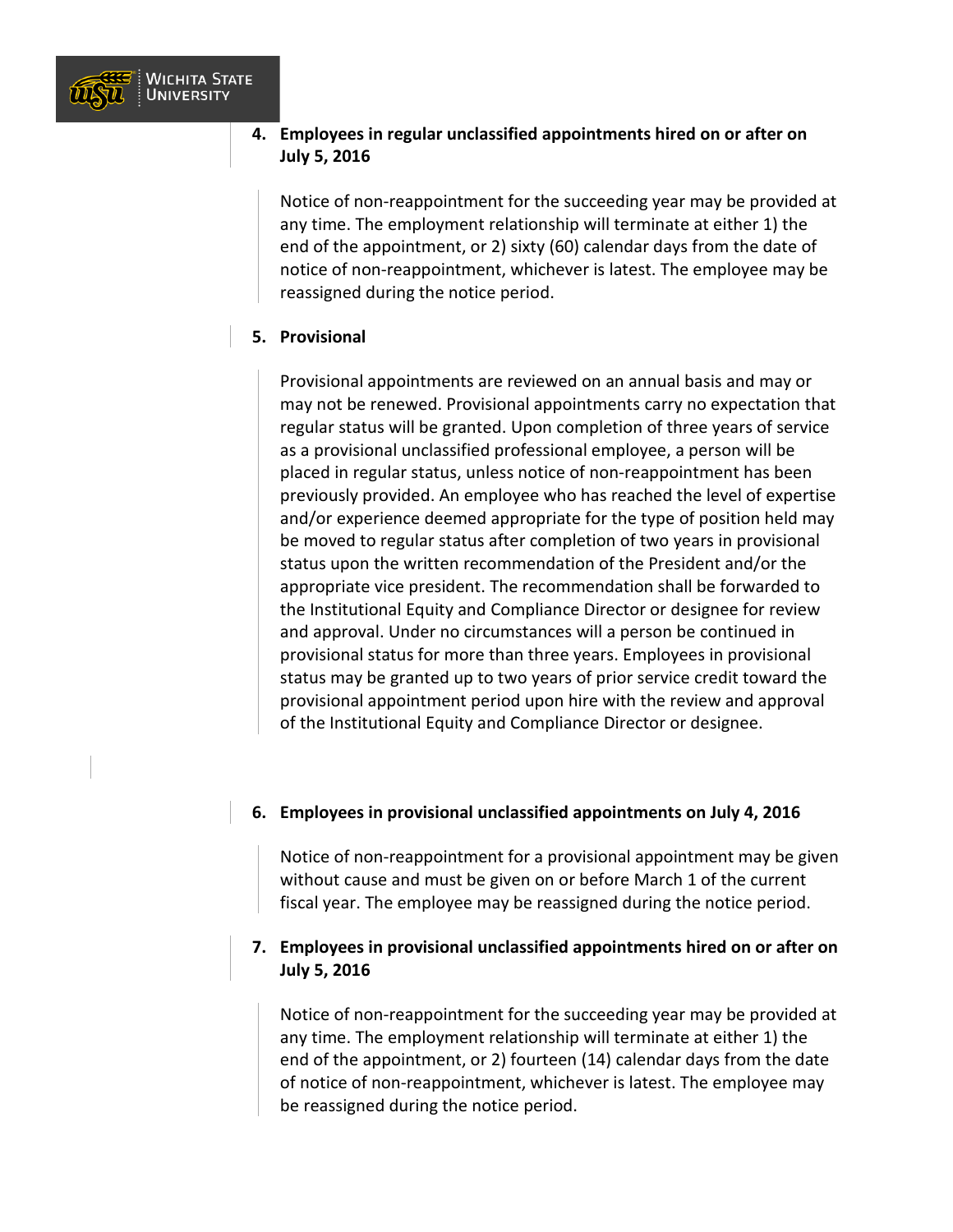

#### **8. Contingent**

Appointments are for a fixed period of time subject to the terms and conditions of the individual appointment specified in the appointment notice and are usually funded from restricted use funds or by grants. Contingent appointments terminate at the end of an appointment period and carry no expectation of reappointment. Contingent appointments may be terminated without notice at any time.

#### **9. Contingent Unclassified Professionals employed on July 4, 2016**

Contingent unclassified professionals that, at any time during their employment, transition to a regular unclassified professional appointment or a provisional unclassified appointment will be eligible to continue employment under the applicable unclassified professional nonreappointment policy that was in effect on July 4, 2016. This shall apply only when employment is continuous.

#### **10. Temporary**

Appointments are for a fixed period of time subject to the terms and conditions of the individual appointment specified in the appointment notice. Temporary appointments terminate at the end of an appointment period, carry no expectation of reappointment, and may be terminated without notice at any time. Employees may not be changed from temporary to provisional status without an affirmative action search or the approval of the Institutional Equity and Compliance Director or designee and the appropriate vice president or President.

#### **11. Regular University Support Staff employed on July 4, 2016**

Regular USS employees that, at any time during their employment, transition to a regular unclassified professional appointment or a provisional unclassified professional appointment will be eligible to continue employment under the applicable unclassified professional nonreappointment policy that was in effect on July 4, 2016. This shall apply only when employment is continuous.

#### **12. Probationary University Support Staff employed on July 4, 2016**

Probationary USS employees that, at any time during their employment, transition to a regular unclassified professional appointment or a provisional unclassified professional appointment will be eligible to continue employment under the applicable unclassified professional non-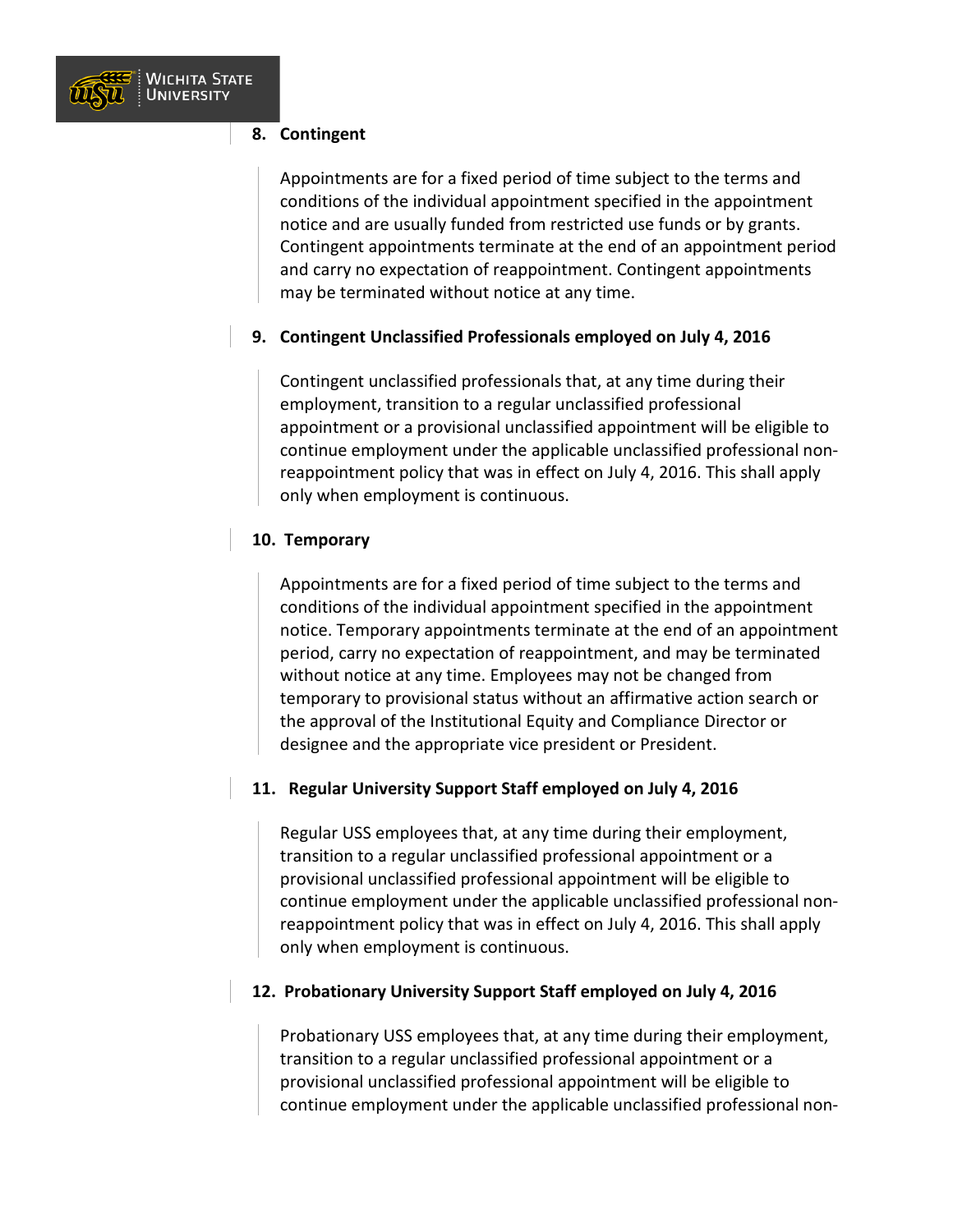

reappointment policy that was in effect on July 4, 2016 This shall apply only when employment is continuous.

- C. When it is determined that non-reappointment of an unclassified professional employee is in the best interests of the University, the employee's manager will submit a written recommendation to the appropriate vice president. The vice president will review the recommendation and, if he/she is in agreement with the recommendation, will coordinate the issuance of written notice of nonreappointment with the Office of Human Resources.
- D. All unclassified professional "Notice of Appointment" forms will indicate the employee's appointment status. Any unclassified professional appointment may be terminated at the end of an appointment period for reasons of program discontinuance and/or financial exigency per University policy.

[Program/Unit Discontinuance Procedures for Unclassified Professionals are located at [Section 6.14,](https://www.wichita.edu/about/policy/ch_06/ch6_14.php) and Financial Exigency Procedures for Unclassified Professionals are located at [Section 6.15.](https://www.wichita.edu/about/policy/ch_06/ch6_15.php)]

### **II. Implementation**

This policy shall be included in the *WSU Policies and Procedures Manual* and shared with appropriate constituencies of the University.

The Office of Human Resources shall have primary responsibility for publication, dissemination and implementation of this University policy.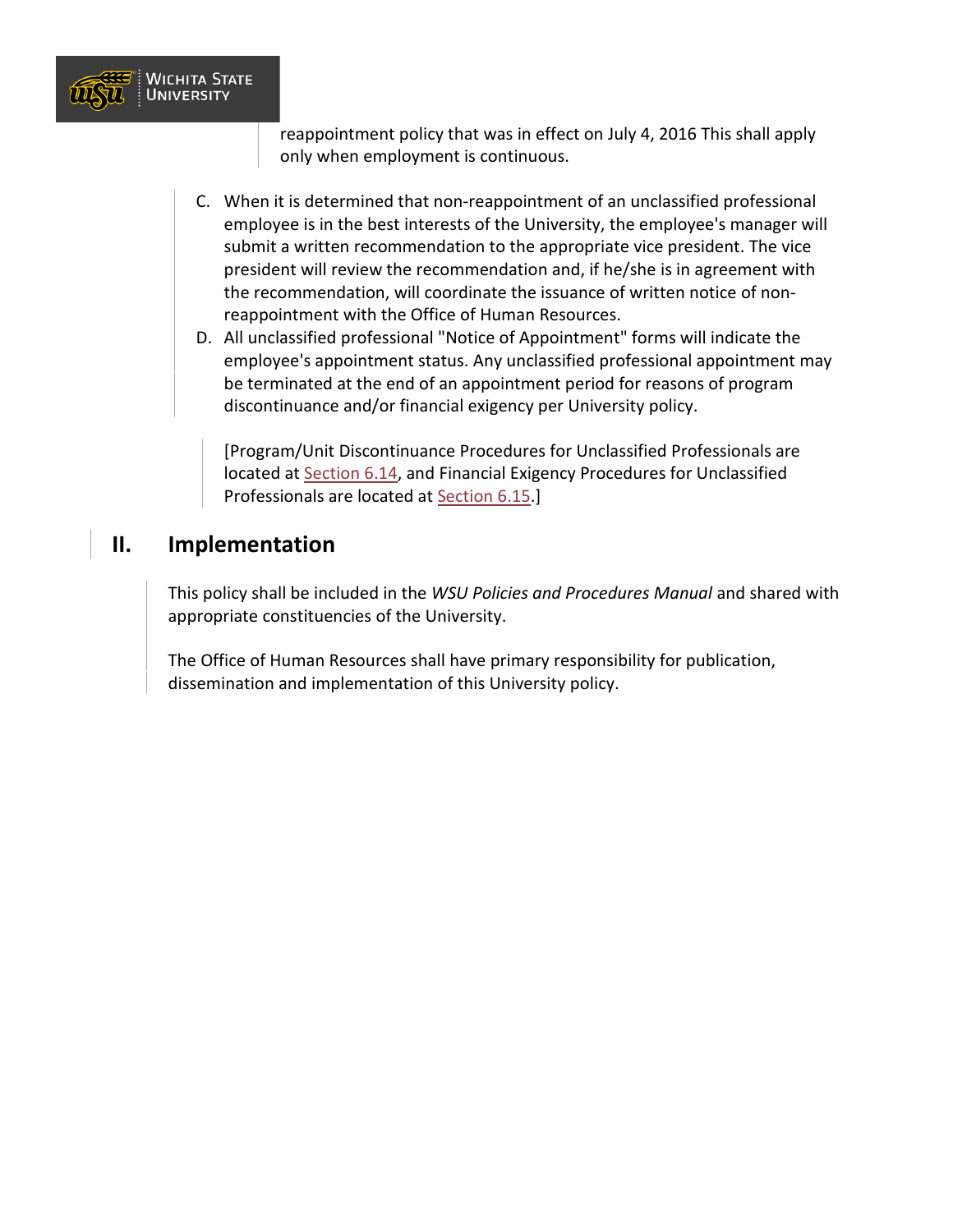

# **6.05 / Position Descriptions, Title and Assignment Changes, and Reclassification**

Effective: July 01, 1997 Revised: May 01, 2013

### **I. Policy**

#### **A. Position Descriptions**

A position description will be written and maintained for each unclassified professional position. A standard format (provided by the Director of Human Resources) will be followed. Assistance and direction for writing position descriptions will be provided by Human Resources. The position description, after appropriate approvals have been obtained, shall be provided to the Director of Human Resources for information. A position description must be written and approved prior to recruitment. It should be reviewed and updated, if necessary, annually as part of the performance appraisal process.

#### **B. Title Changes**

Changes in title may be made without an affirmative action search. Budget officers should recommend a change in title to their budget review officer and appropriate vice president through the appropriate form and justification memorandum. A copy of the form and justification shall be provided to the Director of Human Resources for information and to the Institutional Equity and Compliance Director or designee as part of the affirmative action monitoring process.

#### **C. Changes in Assignments**

Changes in assignments may be made without an affirmative action search when the proposed change is determined to be in the University's best interests. Budget officers should recommend changes in assignments to their budget review officer and appropriate vice president through a revised position description and memorandum of explanation, if appropriate. A copy of the memorandum of explanation shall be forwarded to the Director of Human Resources for information and to the Institutional Equity and Compliance Director or designee as part of the affirmative action monitoring process.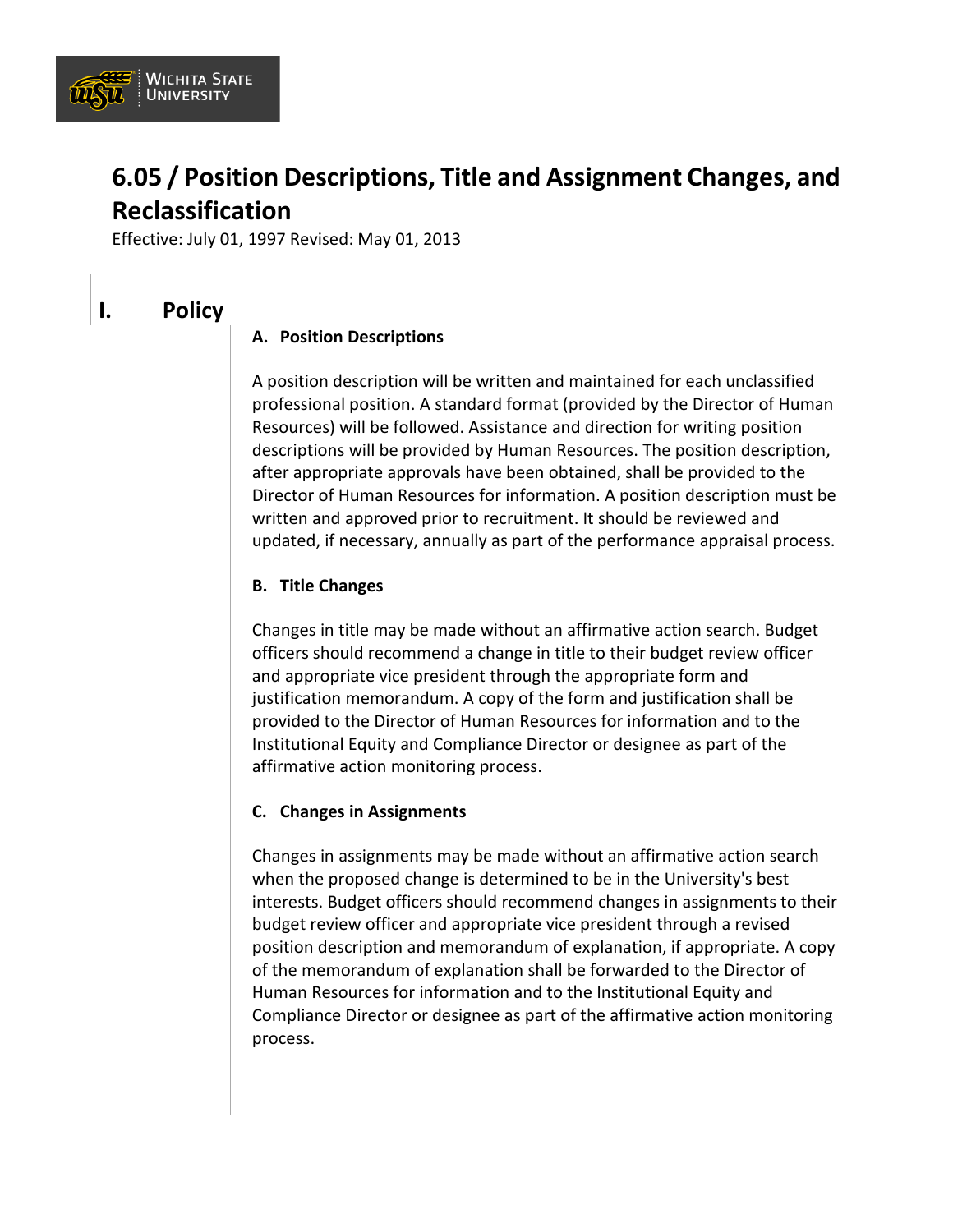

#### **D. Reclassification**

Reclassification of a position from classified to unclassified professional involves interpretation of the Kansas civil service act. The departmental budget officer shall forward to the Director of Human Resources the current classified position description, the proposed unclassified professional position description, a change of status form approved by the budget review officer, and a memorandum outlining the reasons for the requested change. If approved by the Director of Human Resources, the material will be forwarded to the Institutional Equity and Compliance Director or designee for review and approval, to the Budget Office for approval and coordination with the State Division of Budget, and to the appropriate vice president or the President for approval. After approvals have been obtained, an appointment notice shall be issued to the employee on behalf of the President. Reclassification from unclassified professional to classified is also possible, following a similar process with some minor procedural changes. Contact the Director of Human Resources or Institutional Equity and Compliance Director or designee for guidance.

#### **E. FLSA Status**

Reviews to determine the status of a position for purposes of the Fair Labor Standards Act shall be handled pursuant to [Section 3.30.](https://www.wichita.edu/about/policy/ch_03/ch3_30.php)